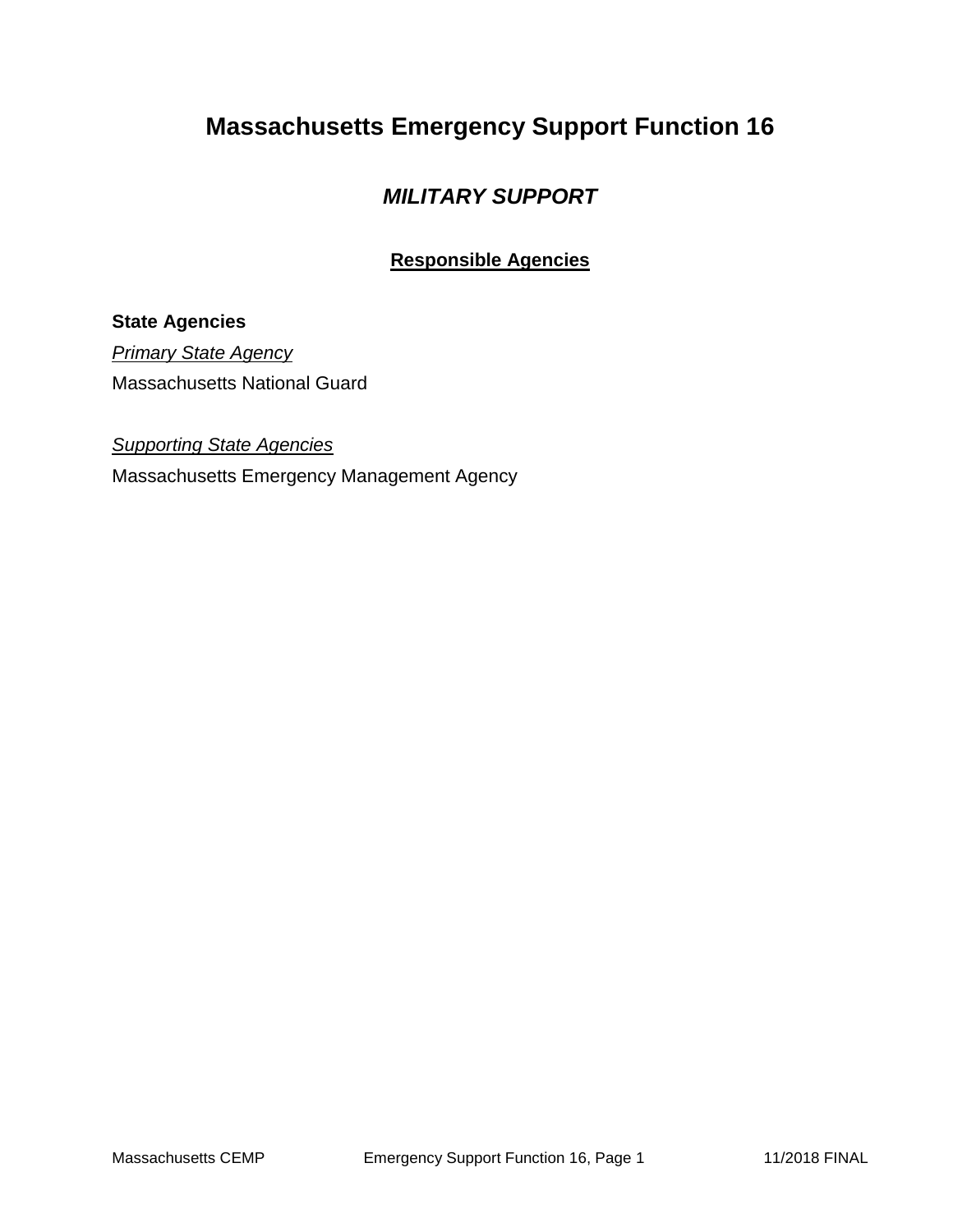# **1.0. INTRODUCTION**

# **1.1. Purpose**

Massachusetts Emergency Support Function 16 (MAESF-16) *Military Support* provides the framework for coordinating the use of military support assets and assistance to the Commonwealth in times of an emergency, major disaster or in support of public safety requirements for large pre-planned events that exceed state and local capabilities. The Massachusetts National Guard has assets and capabilities that may be brought to bear to respond to domestic emergencies and provide assistance to civil authorities to save lives, prevent human suffering, protect critical infrastructure or mitigate great property damage. The Governor can order all available National Guard members into state active duty status or part of the militia into active state service for purposes of preserving the public peace, executing the laws of the Commonwealth, or responding to an emergency or disaster.

# **1.2. Scope**

This annex is applicable to the Massachusetts Army and Air National Guard (MANG). MAESF-16 may be activated to plan for and/or coordinate the integration of MANG resources in support of civil authorities conducting emergency and/or disaster response operations. The personnel performing the LNO function under MAESF-16 are part of the Joint Task Force – Massachusetts (JTF-MA) staff. Activities under MAESF-16 are implemented by these LNOs and other JTF-MA staff as well as the units that comprise this JTF. The LNO duties are specific to interagency pre-incident planning as well as processing and fulfilling local and state requests for military assistance and effectively working as part of the interagency SEOC staff.

The objectives of MAESF-16 include the following military-support related activities:

- Task organize military units to support a scalable military command and control structure to efficiently direct, deploy and sustain MANG and other state military capabilities delivered via the Emergency Management Assistance Compact (EMAC) in order to efficiently integrate military resources in support of the Governor's priorities.
- Task organize as a dual status commander led JTF and integrate federal military capabilities to effectively and efficiently direct, deploy, synchronize and sustain these forces operating in the Commonwealth of Massachusetts under approved FEMA mission assignments.
- Coordinate with other SEOC staff to prioritize requests for military assistance and allocate available resources and if necessary, preposition military resources for anticipated support requirements.
- Coordinate resources to support MAESF-1 *Transportation* such as surface and air movement of personnel and equipment.
- Coordinate resources to support MAESF-2 *Communications* temporary interoperable communications support for agencies conducting tactical operations at an incident site.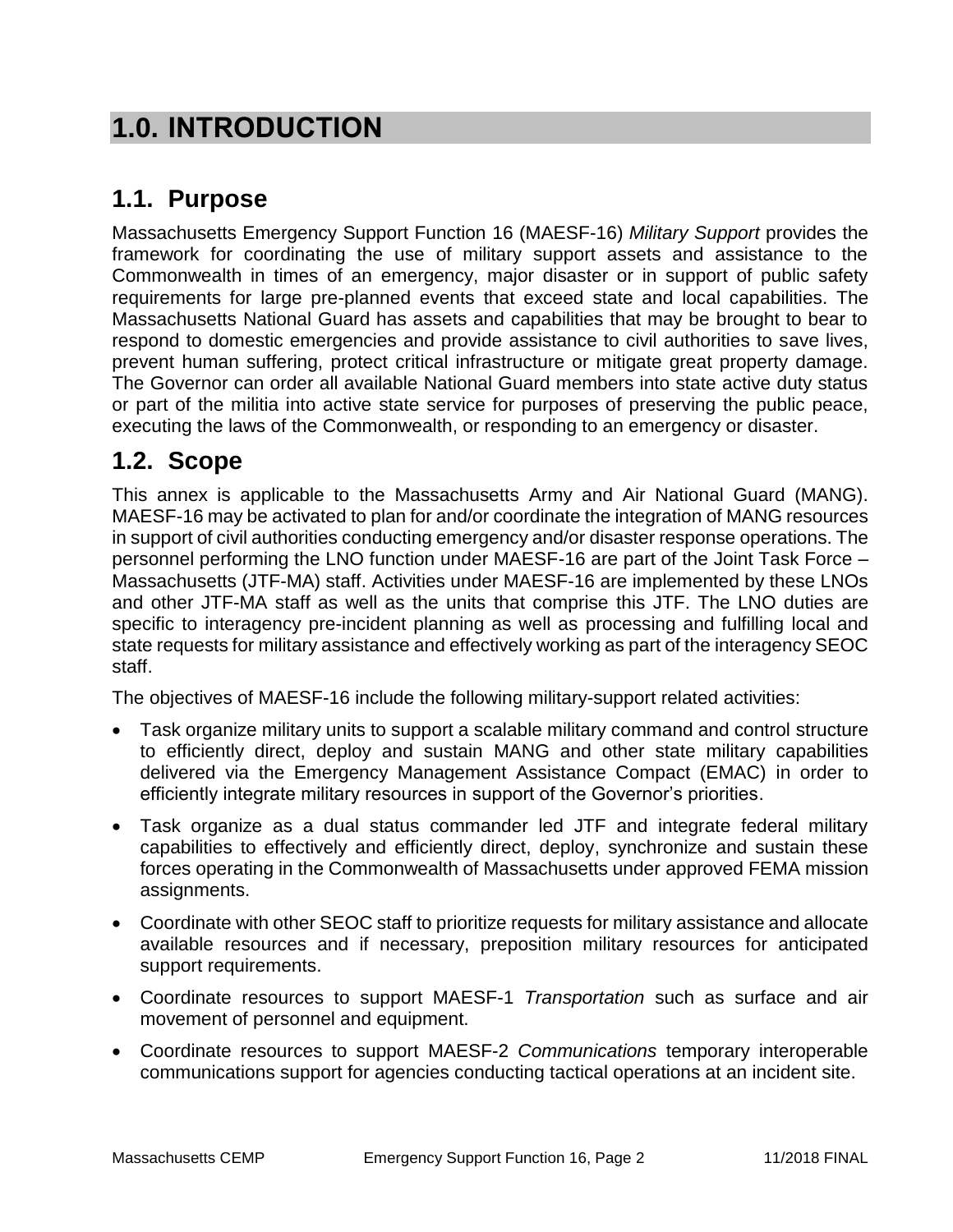- Coordinate resources to support MAESF-3 *Public Works and Engineering* for initial damage assessments, emergency debris clearing operations and other non-technical assistance.
- Coordinate resources to support MAESF-4 *Fire Fighting* with personnel and aviation support operations including CBRN and hazmat operations.
- Coordinate resources to support MAESF-6 *Mass Care, Emergency Housing, Human Services* with personnel and equipment for emergency shelter security and support operations.
- Coordinate resources to support MAESF-8 *Public Health and Medical Services* with medical personnel and equipment for mass casualty operations.
- Coordinate resources to support MAESF-9 *Search and Rescue* with search and extraction, decontamination and medical triage capabilities.
- Coordinate resources to support MAESF-12 *Energy* with emergency power, fuel and operator support.
- Coordinate resources to support MAESF-13 *Public Safety and Security* with personnel and equipment to assist in law enforcement and public safety security operations.

# **1.3. Policies**

- The responsibility for primary disaster relief shall be with local and state governments. As a general policy, military forces operate in support of, not in lieu of civil authorities.
- In accordance with Executive Order 144, at the direction of the Secretary of Public Safety, the Massachusetts Emergency Management Agency (MEMA) Director will activate the SEOC and determine required ESF support. This support may include a requirement for liaisons from MAESF-16 to coordinate planning and military resources in support of civil authorities.
- MAESF-16 will operate from the SEOC or in an alternate facility as determined by the MEMA Director. The MEMA SEOC will provide overall direction and coordination for state and local support during an emergency or disaster.
- All agencies assigned responsibilities within MAESF-16 will develop and maintain the necessary plans, standard operating procedures, mutual aid agreements, and model contracts to successfully accomplish their tasks.
- Massachusetts General Laws, Chapter 33 provides the Governor guidance on the policies for the mobilization, deployment and use of Massachusetts National Guard military personnel, equipment and resources to respond to, protect, and preserve life and property during emergencies and disasters when local and state civilian resources are exhausted and/or not sufficient to accomplish required public safety actions. Such assistance occurs under a Governor's declaration of a state of emergency or verbal orders from the Undersecretary of Homeland Security to whom the Governor has delegated the authority to authorize the National Guard to activate and respond in support of civil authorities. In these instances, National Guard resources will supplement State, local and volunteer organization capabilities.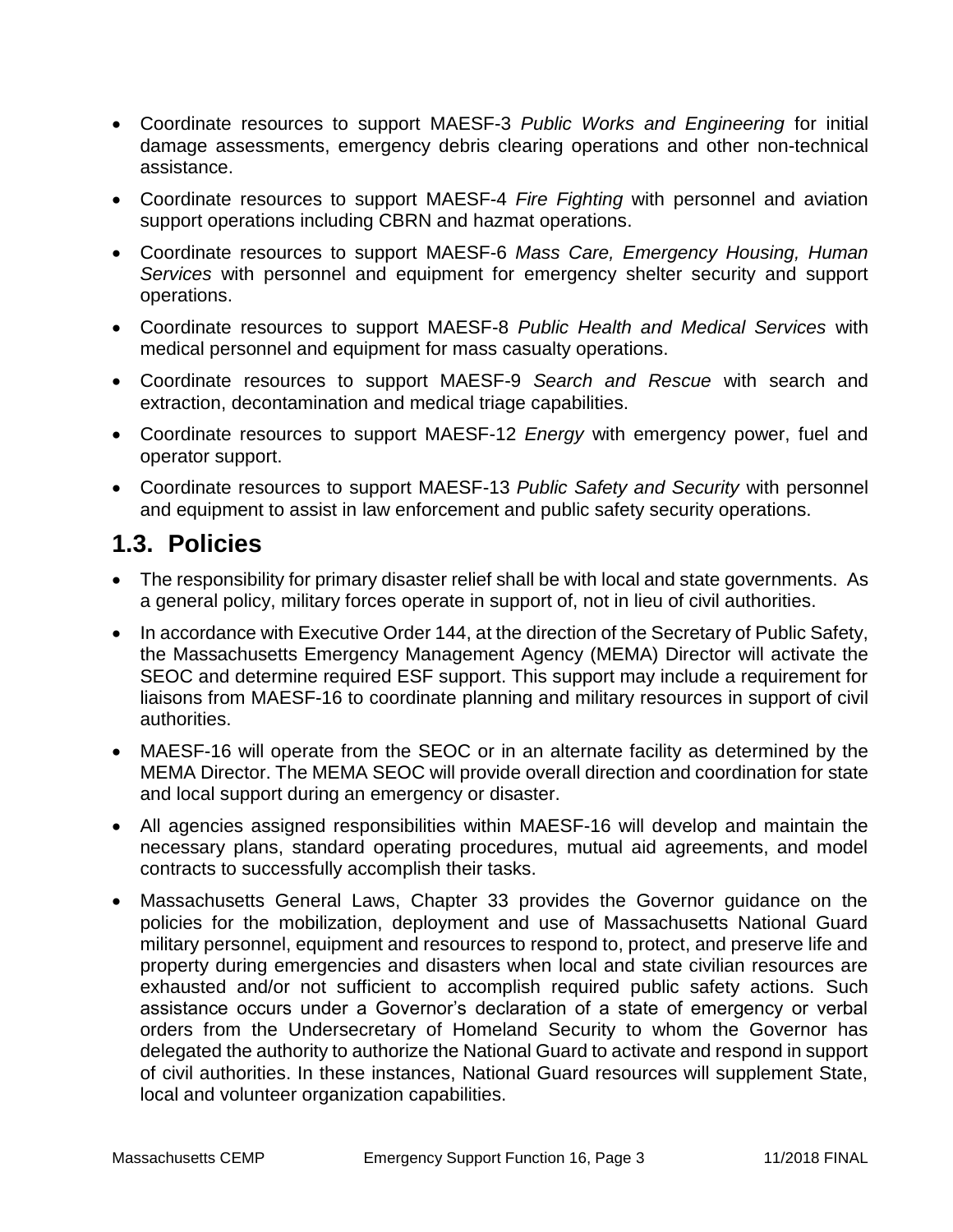- The Governor of Massachusetts is the Commander-in-Chief of all state military forces in the Commonwealth organized under the Massachusetts National Guard. The Adjutant General-Massachusetts is the executive head of the Military Division, MANG and MA Militia units; military advisor to the Governor; and exercises command functions through the MANG Army and Air component commanders. The Adjutant General designates a specific JTF commander and deputy commander for every military operation. Large scale incidents or events that require a dual status JTF commander must be requested and approved by both the Governor and Secretary of Defense (on behalf of the President). Use of a dual status JTF commander is the usual and customary method of enhancing the unity of effort across all state and federal military forces operating in the Commonwealth in response to an emergency, disaster or for a national level pre-planned event.
- Control of military personnel and resources always remains within the military chain-ofcommand. The decision to arm National Guard troops and the rules for the use of force are subject to the orders received from the Commander-in-Chief.
- A military response begins with a responsible local or state official (e.g. senior state agency official or local emergency manager) requesting state assistance through the State Emergency Operations Center (SEOC). All requests for Massachusetts National Guard assets will be reviewed by the SEOC LNOs and if appropriate forwarded to JTF-MA for unit tasking and mission execution.
- Assistance will be prioritized in the following manner:
	- 1. Life safety, including evacuation of individuals from at-risk areas and applicable security measures.
	- 2. Security and restoration of critical infrastructure operations to support emergency response.
	- 3. Commodities movement and distribution in support of life safety operations.
- All military forces entering the Commonwealth arriving via an EMAC agreement will be placed under the command and control of JTF-MA to ensure unity of effort, and the efficient use and support of the military personnel and equipment.
- The National Guard will be deployed with adequate resources to accomplish mission assignments tasked to this agency. Exit strategies will be developed based on the parameters of the mission assignments, operations tempo, and integration of other resources (e.g. contracted support) and as coordinated by the SEOC. In general, civil support operations will terminate as soon as possible after civil authorities are capable of dealing with the effects of the disaster or emergency.
- Military units responding to a disaster will coordinate food and shelter for their personnel. Supply and services for military forces will be obtained and coordinated through established JTF-MA procedures and processes. All units providing MAESF-16 services will maintain records in accordance with JTF-MA guidance and established systems to facilitate documentation required for federal and state reimbursement following the operations.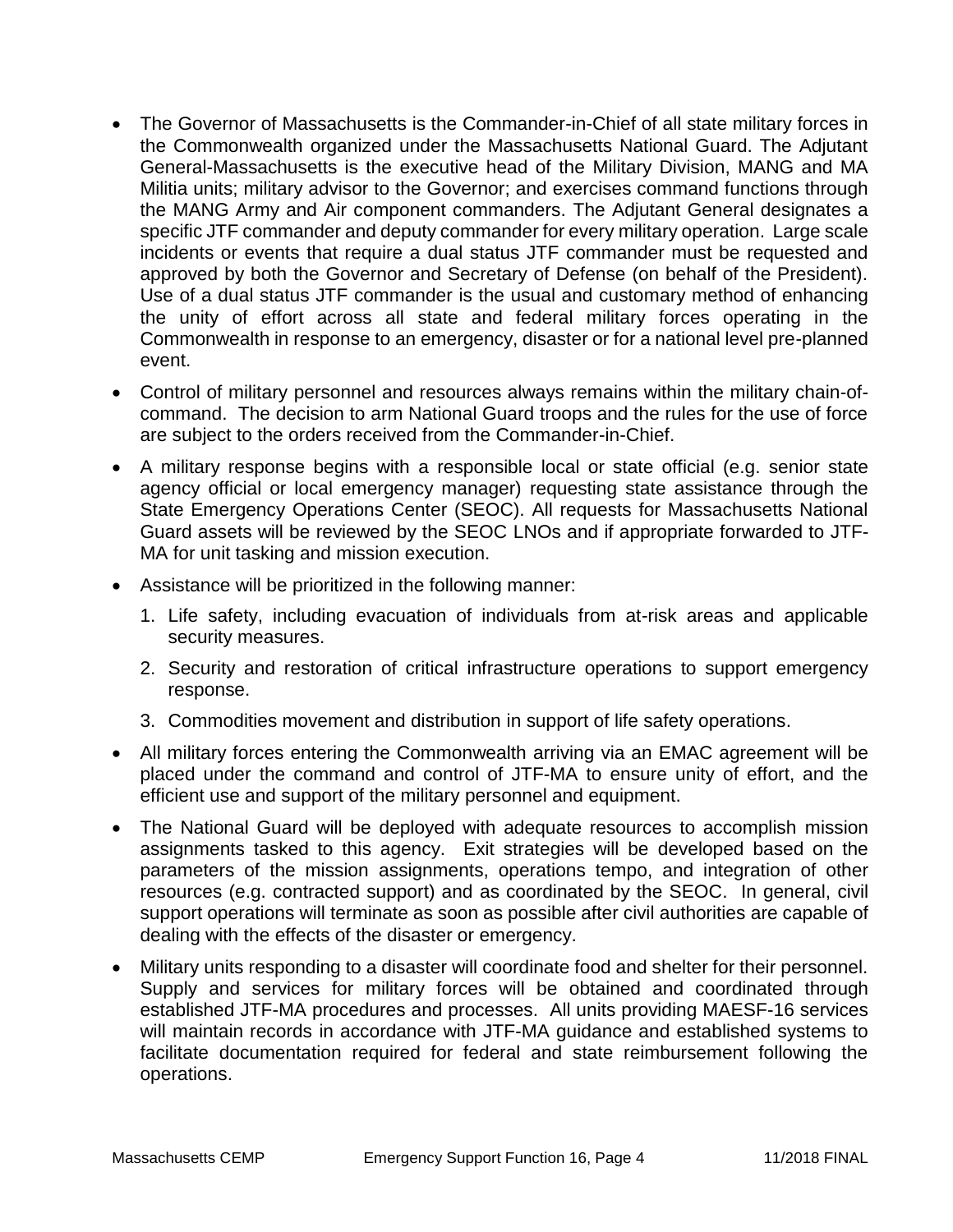# **2.0 SITUATION AND ASSUMPTIONS**

# **2.1. Situation**

Major disasters will result in widespread damage to the existing civil infrastructure and private dwellings, utility outages and a significant displacement of the population.

Under these conditions, local and state authorities will require additional assistance, including a significant federal response. Response capabilities unique to the military will be required (i.e., the rapid, self-contained, self-sufficient deployment of skilled personnel equipped as needed to accomplish specific emergency response missions). In order to fully determine the magnitude of the effect of the disaster on the population and provide an immediate and effective response; an impact/needs assessment will be conducted at the earliest possible time following an emergency or major disaster. Local governments will depend on mutual aid and other forms of assistance in order to respond to and recover from the effects of a disaster.

MAESF-16 will take steps to prepare for an emergency or disaster situation by maintaining a listing of all National Guard resources, locations and availability. Also, the MAESF-16 primary and support agencies shall develop and maintain procedures that detail the activities addressed in this document. These procedures will be coordinated with the support agencies.

# **2.2. Planning Assumptions**

The following planning assumptions have been made:

- State disaster emergencies can and will occur at any time with little or no warning.
- Generally when an emergency/disaster is imminent or occurs in the Commonwealth of Massachusetts, the SEOC is activated and MAESFs needed to support response are activated.
- Coordination with local government and other MAESFs may be required to successfully meet emergency needs.
- The MEMA Director under authority of EO 144 will identify MAESFs, to include the National Guard, required to report to the SEOC and provide personnel and equipment necessary to support the local response and recovery effort.
- The Governor will order elements of the Massachusetts National Guard to State Active Duty (SAD) when their assistance is deemed necessary to support emergency disaster operations.
- All available MANG units can be tasked to perform state support missions.
- Military forces are not first responders and take hours to days to alert, mobilize and deploy in support of civil authorities. Authority to raise forces and initiate movement should be granted to the National Guard at the earliest indication that they will be needed for an operation.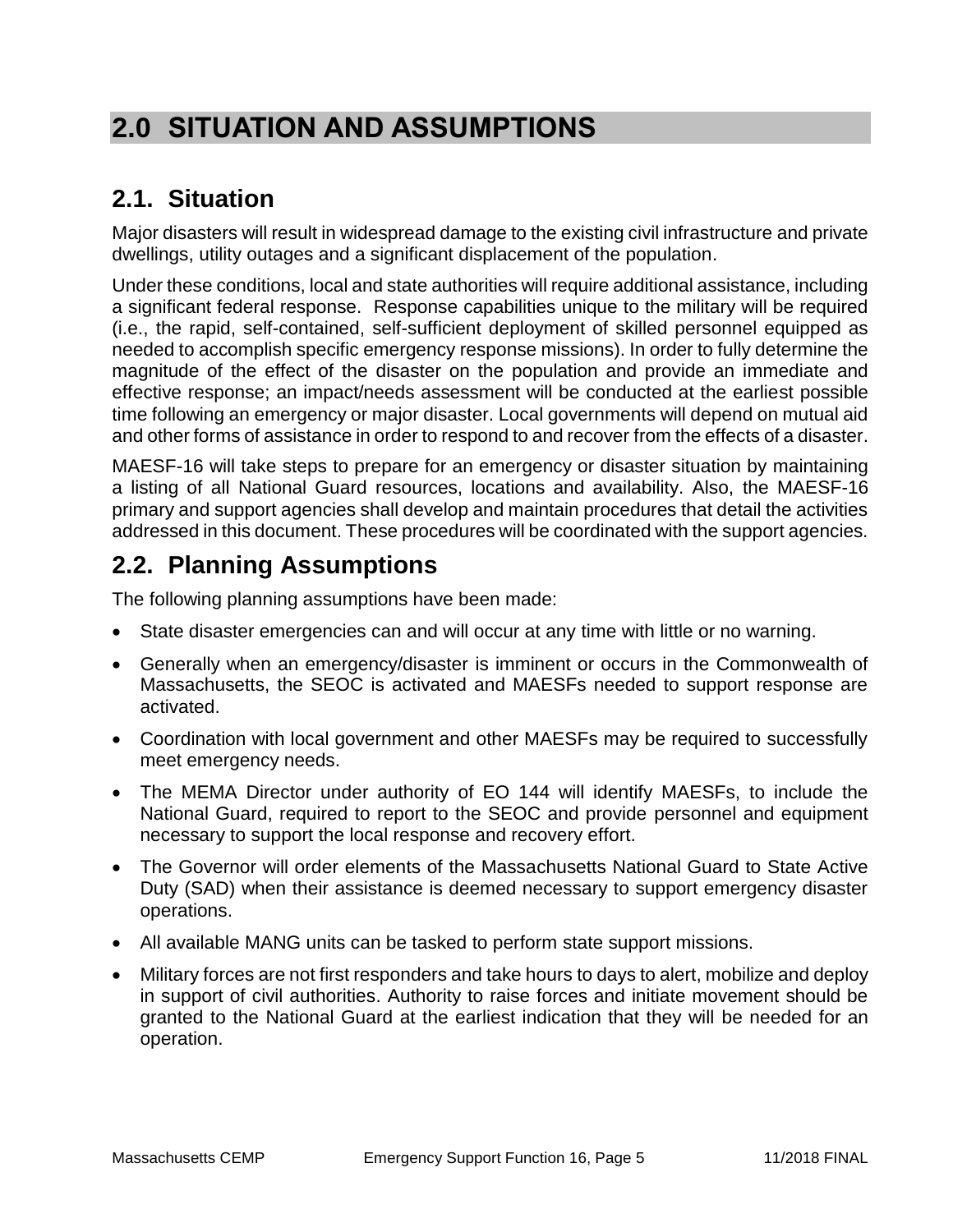- Military forces are response assets of last resort. All available state and local resources appropriate for a mission assignment will be employed before engaging MANG capabilities.
- The National Guard will not perform any mission in direct competition with private enterprise unless there is a significant public safety concern and no readily available or identified private resources capable of performing the same mission.
- National Guard units from throughout the State will be available for emergency response missions. Once activated, requested National Guard units will be available within 48 hours. The Adjutant General-Massachusetts or designee is responsible for advising the Secretary of Public Safety and the MEMA Director when units are not available for state tasking.
- Federal Department of Defense (DoD) missions will take priority over the conduct of state missions. Units assigned federal missions may not be available for state tasking.

# **3.0. CONCEPT OF OPERATIONS**

## **3.1. General**

The Secretary of Public Safety, Director of the Massachusetts Emergency Management Agency (MEMA) and the Adjutant General-Massachusetts will evaluate the overall magnitude of each incident. If all other available resources are deemed insufficient, the recommendation to activate the National Guard is presented to the Governor for decision and action.

Located in armories and facilities throughout the state, the MANG has the capability to provide varied assets to support civil authorities in the event of a disaster, emergency or large scale pre-planned event. When directed by the Governor, the Adjutant General-Massachusetts deploys National Guard personnel and equipment, through appropriate commanders, to assist civil authorities. The National Guard will provide military support to civil authorities in accordance with the Massachusetts National Guard All Hazards Concept Plan and specific operations orders developed for each mission. As a potential disaster develops, or upon occurrence of an emergency or major disaster, the MAESF-16 LNO and team will report to the SEOC. The purpose of this team will be to advise the SEOC Manager regarding Massachusetts National Guard capabilities and resources, the ongoing mission status, troop numbers, estimated daily costs and legal considerations. The SEOC team will work with the interagency staff to assess resource requests and review mission assignments and pass appropriate assignments to JTF-MA for tasking and action.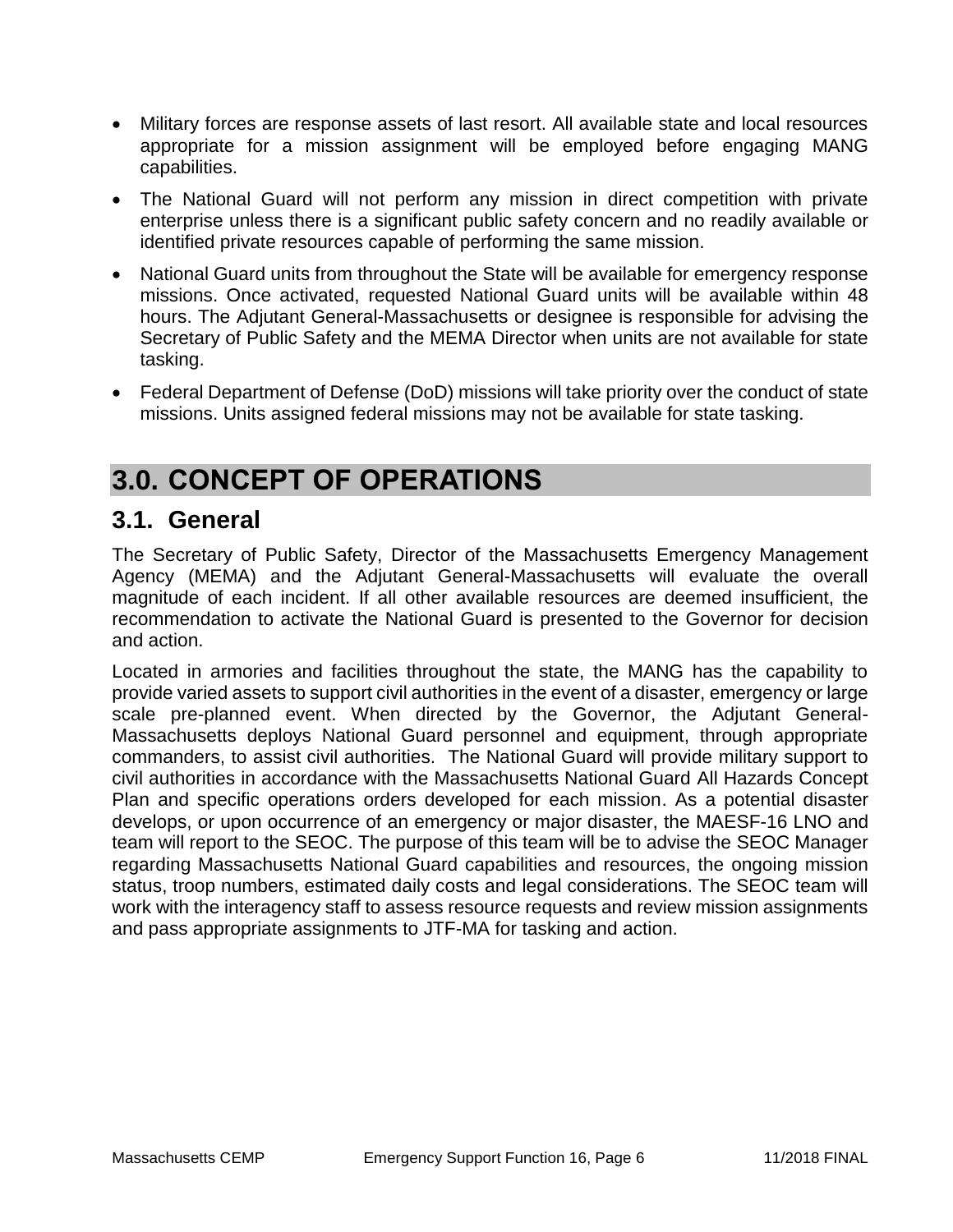The MANG uses a construct of ten core capabilities for planning civil support operations and developing Mission Support Packages. These capabilities are:

- Aviation/Airlift (f*ixed and rotary wing*)
- Command and Control (C2)
- Chemical, Biological, Radiological, Nuclear (CBRN) and Explosive Ordnance Disposal Team (EOD) Response
- **•** Engineering
- Medical
- Communications
- Transportation
- Security
- Logistics
- Maintenance (*internal sustainment vs. service provided to external partners*)

Upon the issuance of the Governor's Executive Order and, when possible, prior to an imminent disaster, the National Guard will mobilize and stage personnel and equipment in and around the projected disaster area. These resources will be those necessary to support the incident priorities as detailed in mission assignments. During response to requests for assistance, National Guard forces work under the direct command and control of National Guard officers and non-commissioned officers to execute assistance requirements of the requesting civil authority. Upon completion of the specific mission assignments, National Guard forces may be assigned new missions or be redeployed for refitting and reconstitution in preparation for follow-on assignments or deactivation.

MAESF-16 staff will utilize the resource request process established by MEMA for SEOC operations. The MAESF-16 staff in conjunction with the JTF-MA staff will review the resource requests and determine if the task is legal and appropriate for MANG elements. If the mission is supportable, the staff will identify appropriate mission support packages that can fill the requirement. Once a mission is assigned to a MANG unit, the MAESF-16 staff will track mission status and update the SEOC manager per established SEOC procedures.

MAESF-16 reports to the SEOC Operations Section, with an indirect report to the Planning Section. Depending on the size, scope, and complexity of the incident, the SEOC organizational chart may be expanded, to ensure proper Span of Control is maintained. To accommodate this, the ESFs may be aligned in appropriate Branches, with similar MAESF's grouped together. In this scenario, MAESF-16 will be organized under the Operations Support Branch, together with MAESF's 5 and 10.

## **3.2. Organization**

 All personnel and activities associated with MAESF-16 will operate under the Incident Command System.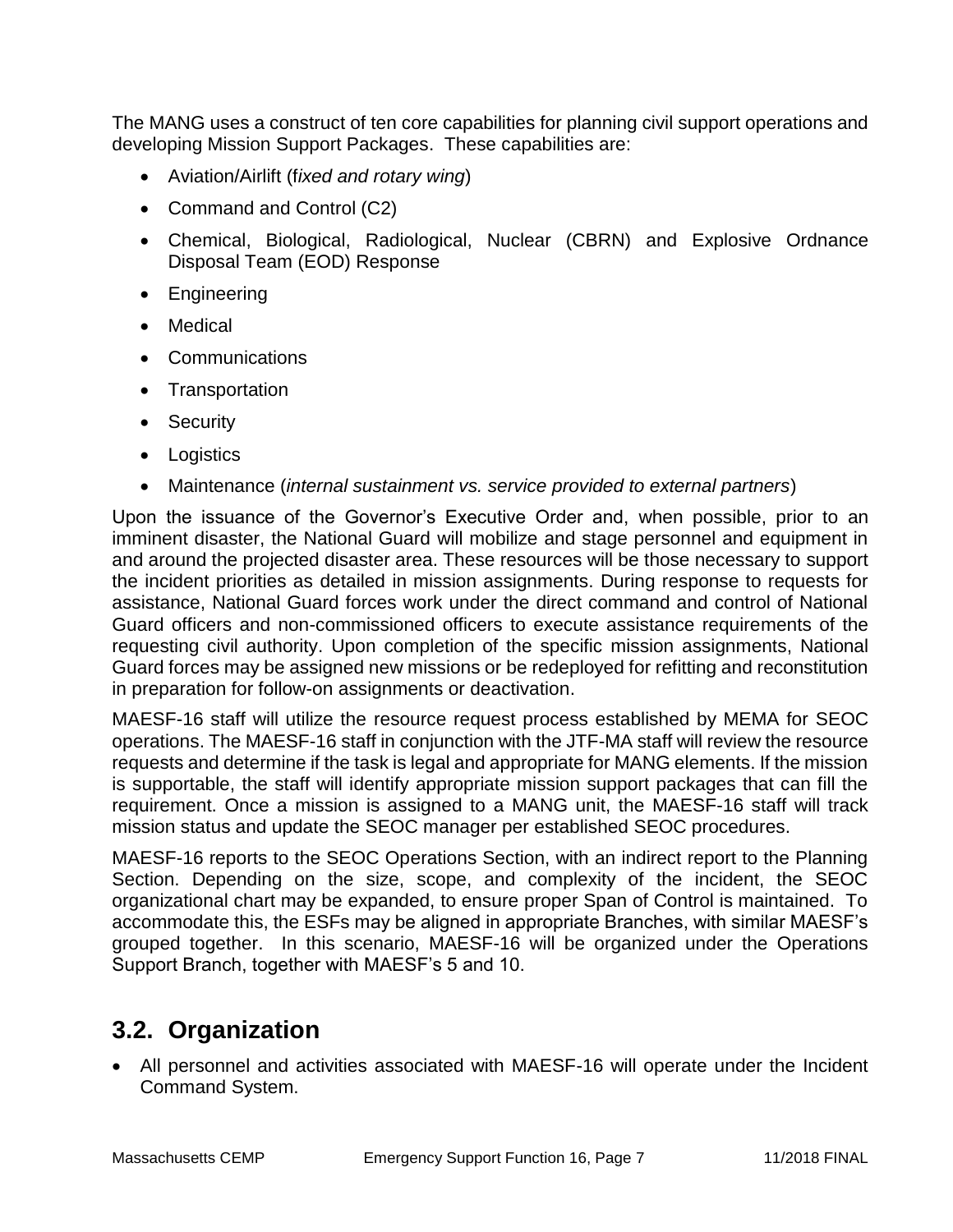- The Massachusetts National Guard (MANG) has been designated the primary agency for MAESF-16.
- To ensure unity of effort and the efficient use of military capabilities, the MANG will retain command and control of all National Guard units routed to the Commonwealth through the use of EMAC. Out of state National Guard elements will report to the State staging area and will go through designated Joint reception, staging, onward movement and integration (JRSOI) processes in order to ensure they understand the military chain of command, reporting requirements and sustainment procedures. The JRSOI process will be staffed by Massachusetts National Guard personnel and will ideally occur in/around the State staging area for efficiencies gained through that colocation of activities. While military planners work together in an interstate effort to pre-identify potential military assets that may be accessed via EMAC processes, actual execution of EMAC agreements are routed through MEMA to the emergency management agency of the supporting state. Any communications between JFHQ-states and/or National Guard Bureau are considered informal coordination and do not constitute an authorization to move forces.
- In an emergency or major disaster requiring a large federal military response, the Governor may request a designation of a dual status military commander who will command the federal and state military response to ensure unity of effort. The dual status commander will be responsible for the command and control of all military forces performing disaster response operations in the Commonwealth.

# **3.3. Notification**

- MEMA will notify the Massachusetts National Guard in the event of an emergency or disaster.
- MAESF-16 will be activated upon notification by MEMA that the emergency condition is imminent or exists and that the resources and personnel of the Massachusetts National Guard are required.
- Upon notification of imminent or existing emergency conditions, the Massachusetts National Guard Director of Military Support will notify the Adjutant General. The Adjutant General, with Governor's approval, will then order the activation of personnel and equipment as necessary to provide military support.
- Based on the actual or anticipated scope, scale, complexity and duration of the event, the MANG will task organize in a manner appropriate to provide command, control, liaison and sustainment operations in support of the units performing civil support operations.
- As Massachusetts National Guard units are activated, the Adjutant General will appoint a Joint Task Force Commander. The Joint Task Force Commander will approve all mission assignment taskings for the MANG.
- Massachusetts National Guard units will utilize existing unit alert procedures to assemble troops at their home station. Orders for deployment will be forwarded through military channels to the commanding officer of the unit or units to be mobilized.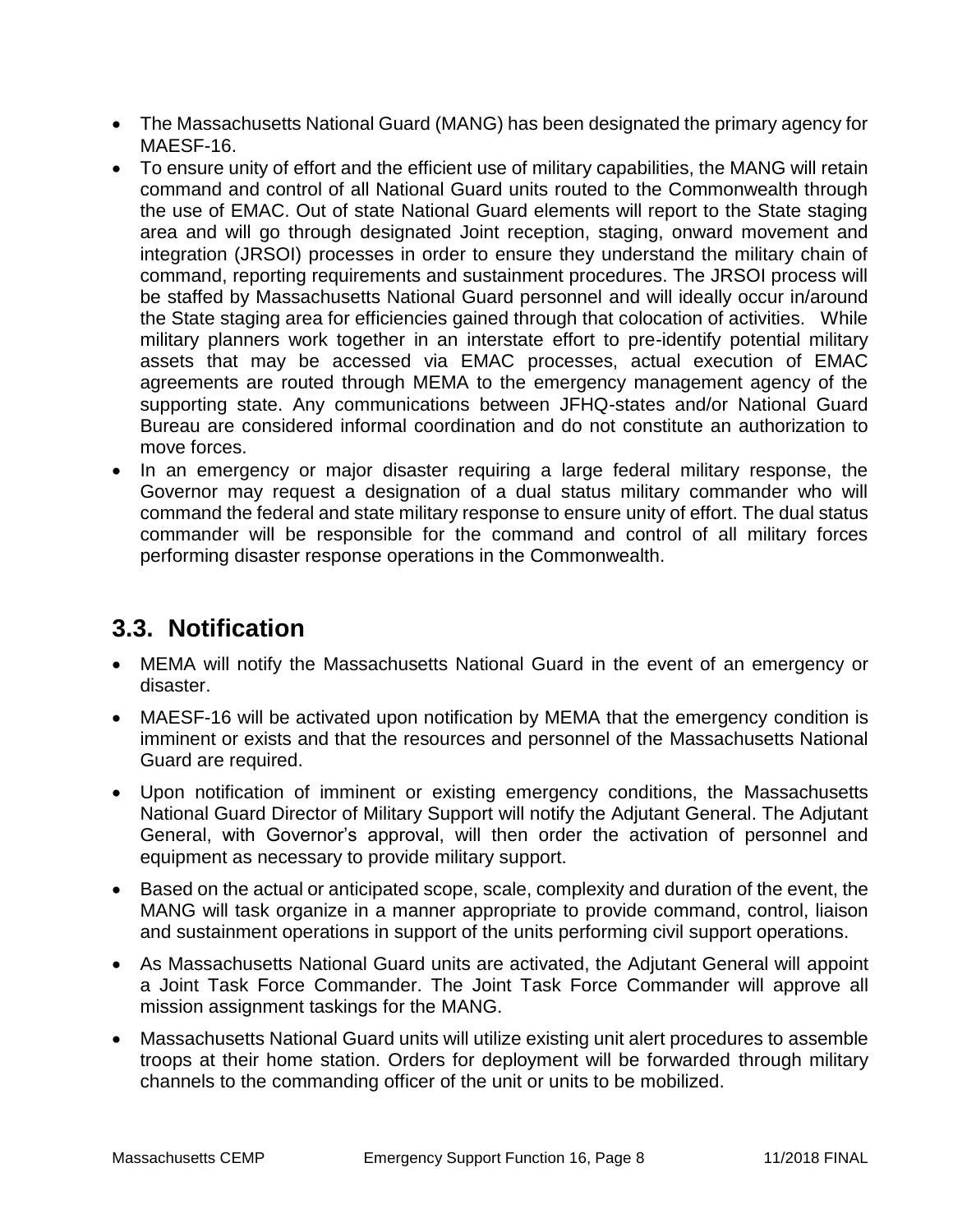# **3.4. Activities**

### **a. Preparedness Actions**

- MEMA will convene regular meetings of MAESF-16 stakeholders and/or Emergency Support Function Team.
- The Adjutant General for Massachusetts will designate a senior officer to lead the MAESF-16 liaison team. This will usually be the Director, Military Support (DOMS).
- DOMS staff in conjunction with Army and Air staff at the Joint Force Headquarters will develop plans, procedures, agreements and arrangements with other state agencies, groups and individuals in order to ensure a comprehensive and flexible response capability.
- The MANG will develop training and exercise plans to ensure that the military units and assets of the state will be prepared to deploy and support emergency operations, with a particular emphasis on large-scale and catastrophic incidents and emergencies.
- The MANG will work with other states and federal authorities to make sure that their assets can be integrated into the state operations as needed.
- Ensure that MAESF-16 stakeholders notify MEMA of staff changes.

### **b. Response Actions**

#### **Pre-Impact**

Upon receiving notification to report to the SEOC in preparation of an incident, MAESF-16 agencies and organizations will complete the following actions commensurate with emergency priorities within the State and based on the availability of resources. Activities will be coordinated through the SEOC which will serve as the source of all direction and control.

- Provide appropriate representative(s) to the SEOC to support MAESF-16.
- Notify units of impending disaster in order for them to prepare to respond.
- Review existing plans and procedures.
- Maintain communications with the SEOC, to obtain status reports and keep the SEOC informed of the progress of assigned tasks.
- Verify inventories of available resources and provide a summary listing to the SEOC Operations Section Chief.
- Receive, confirm, evaluate and prioritize requests for assistance through the SEOC from local governments.
- Allocate appropriate resources, prepare mission assignments, and submit them to the JTF-MA staff to address needs as determined with existing information.
- Develop strategies for the initial response including a general description of the situation as it pertains to MAESF-16 and an analysis of the operational support requirements.

#### **Initial Response**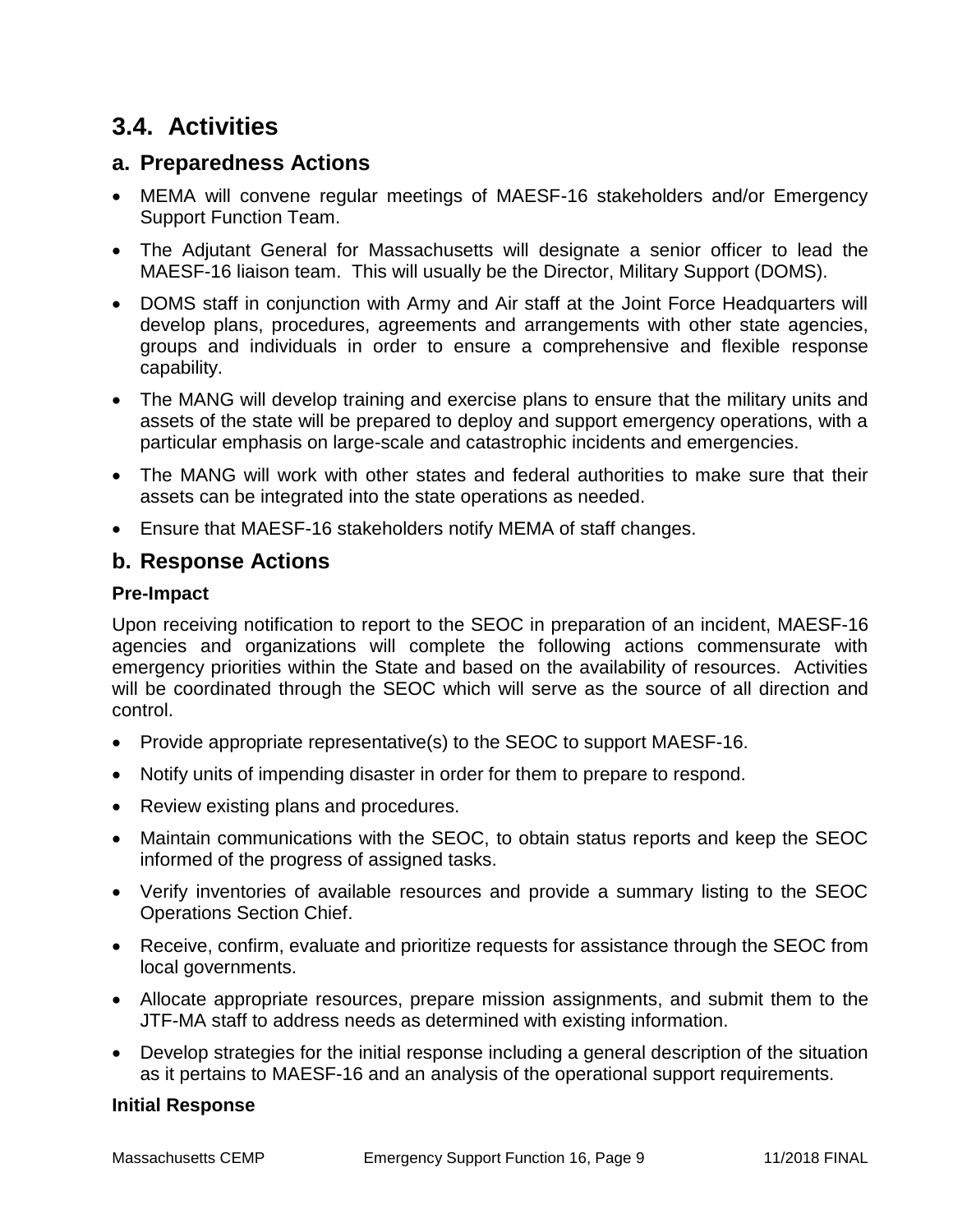- Determine priority actions to provide support to perform life-saving and short-term recovery operations.
- If required, establish communications with and assign liaisons to MEMA Regional Emergency Operation Centers (REOCs) to coordinate response efforts.
- Gather and provide situational awareness to JTF-MA and the SEOC.
- Establish communications with appropriate agency field personnel to coordinate response efforts.
- Provide military assistance with assigned units during actual disaster/emergencies. Report all activities to the Operations Section Chief at the SEOC and the JTF-MA staff.

#### **Continuing Response**

- The MAESF-16 LNO will receive, validate, assign and track mission assignments to the National Guard so that assets are deployed as needed to support response activities.
- If the event is of such a magnitude that catastrophic effects can be expected, the MAESF-16 LNO will advise the MEMA Director regarding other military assets available via EMAC. The National Guard will work with the incoming assets to ensure that they are efficiently integrated into the overall response.
- If FEMA mission assignments are tasked federal military units for execution, these assets may be integrated into JTF-MA if a dual status commander has been authorized. If this is not the case, MAESF-16 will assist the JTF-MA commander in synchronizing operations with the federal military command element.
- Track committed resources for possible redeployment and other purposes, and provide same to SEOC Operations Section Chief.
- Track financial expenditures and keep financial records.
- Provide information for the SEOC Roster and situational awareness statement for the next operational period.
- While deployed, the field commanders will maintain routine operational reporting to JTF-MA.
- The LNO team will work with the JTF-MA staff to plan for and establish relief plans to rotate with committed resources during extended operations.
- Ensure staff briefings are conducted during shift changes and at designated times throughout the event.
- Draft recommendations for after-action reports and other reports.

#### **c. Recovery Actions**

When conditions have stabilized or are improving, the MAESF-16 LNO will work with the JTF-MA staff to determine how best to sustain operations while redeploying and resetting military forces.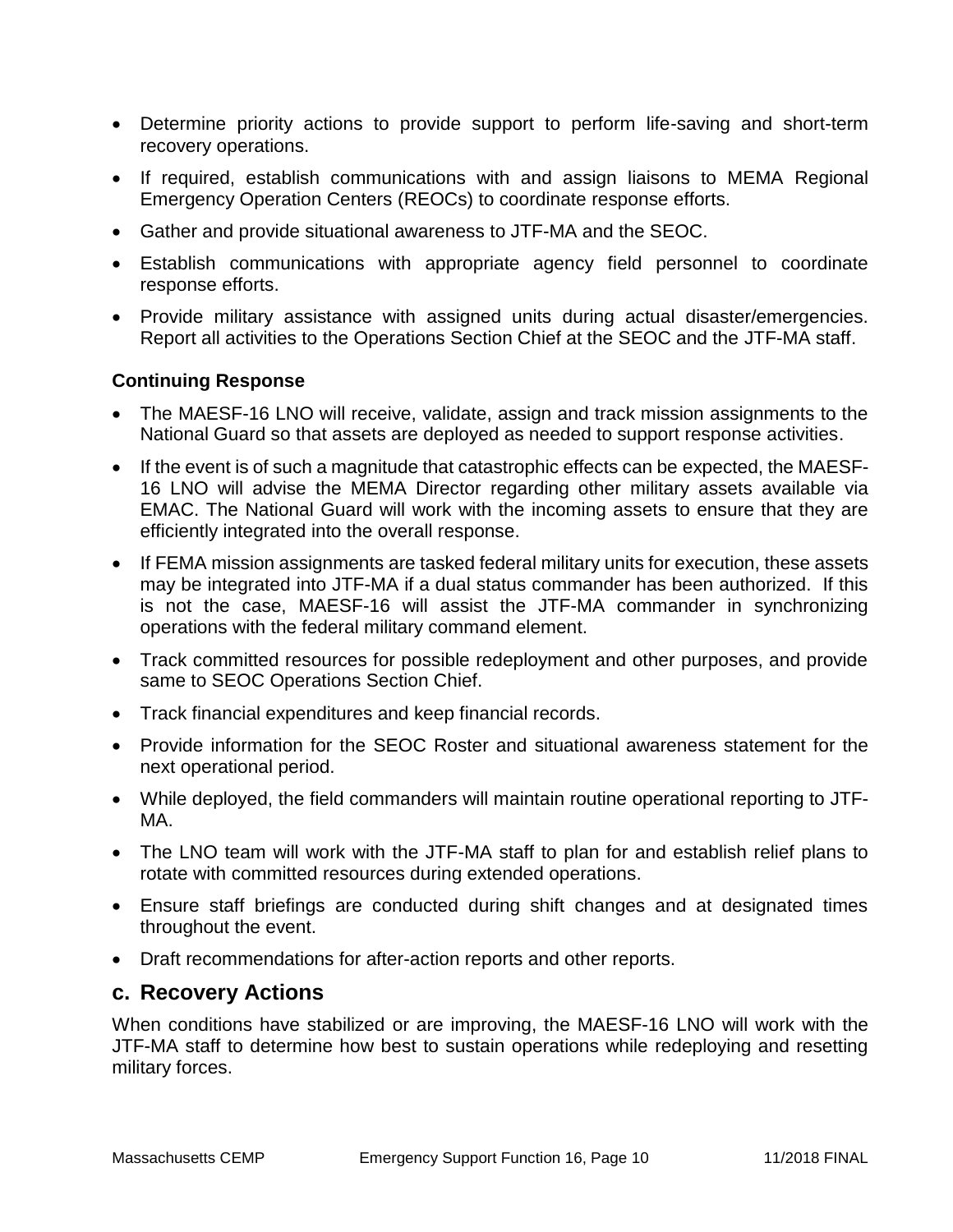- Upon request and approval, military support resources will be provided to assist in limited personnel and equipment reset and recovery activities.
- National Guard activities will continue until the mission objectives have been accomplished. The MAESF-16 LNO will continue to monitor information in order to determine when activities can be transitioned from military to other organizations.
- In coordination with the SEOC staff, military support assets will be incrementally withdrawn, as services are either contracted to the civilian sector or local/state agencies regain control utilizing their resources.
- Upon completion of a mission assignment, the unit commander will verify with the local Incident Commander that all support objectives have been met. Once this is complete, the unit commander will notify the military command for permission to redeploy National Guard troops.
- Inventory any lost or damaged equipment and record any personnel injuries or equipment accidents.
- As soon as possible after the emergency has passed, all units involved in the emergency will conduct after action reviews/assessments, which will be used to define the need for resources and strategies needed for future operations.
- MAESF-16 LNOs will participate in JTF-MA and interagency after action meetings and review after-action reports as appropriate.
- Coordinate with support agencies to ensure financial tracking of all deployed assets and adequate cost accounting measures are being used. Generate summary reports and share with the SEOC.
- Submit detailed documentation in order to obtain reimbursement from MEMA and FEMA.

### **d. Mitigation Actions**

- Provide MAESF-16 agency representatives to planning meetings.
- Conduct assessments of MAESF-16 capabilities to identify potential shortfalls.
- Develop plans to mitigate identified shortfalls of resources.

# **4.0. RESPONSIBILITIES**

## **4.1. MAESF-16 Primary Agency Responsibilities**

- Regularly meet and coordinate with MAESF-16 supporting agencies, to:
	- o Maintain a list of critical contacts, noting any changes to MEMA
	- o Maintain a list of ESF-specific assets which could be deployed during an emergency
	- o Maintain the ESF-16 Toolkit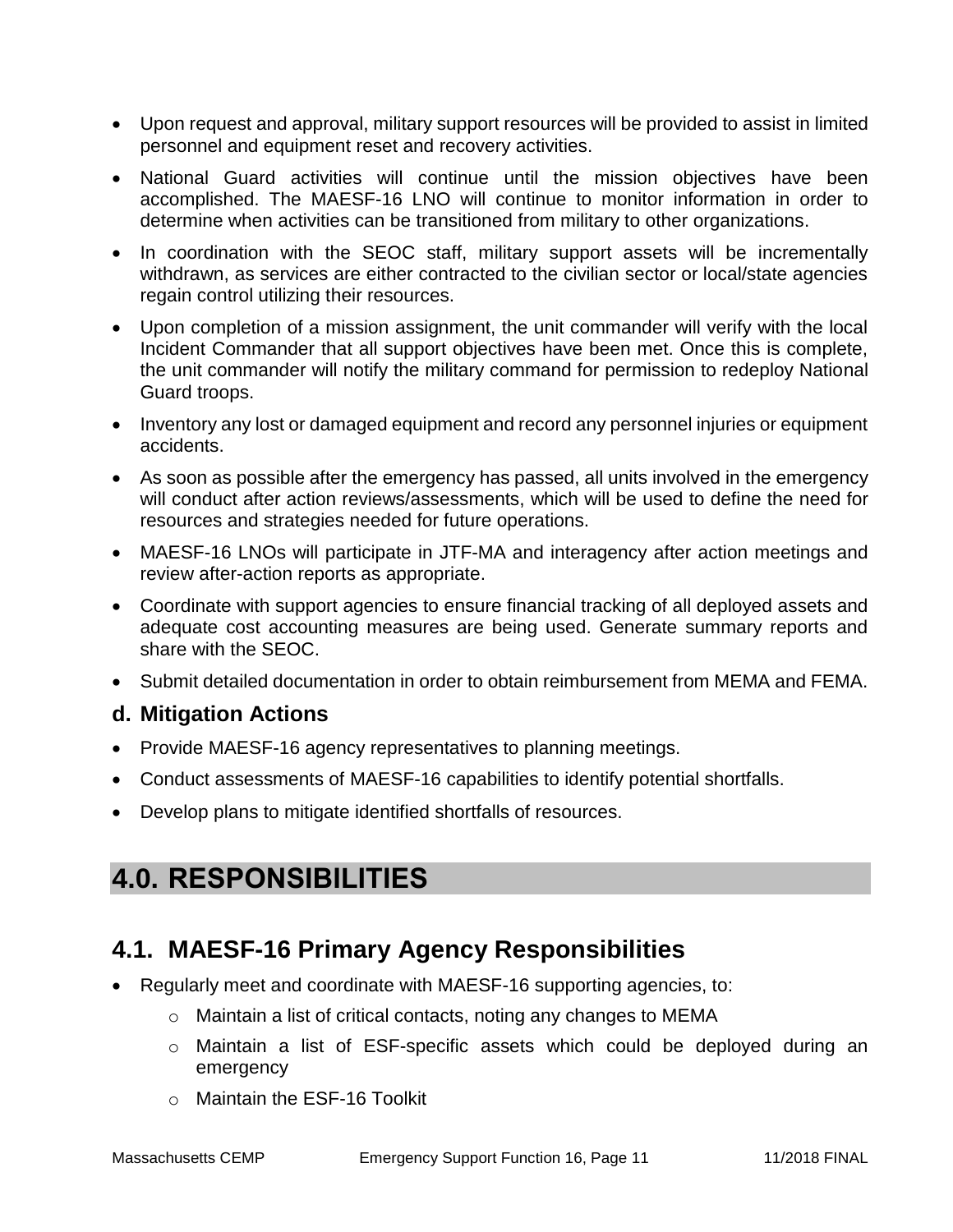- o Report any unmet needs to MEMA
- The Massachusetts National Guard will always serve as the primary agency for MAESF-16.
- The MAESF-16 LNO will locate at the SEOC, as needed, after notification of MAESF-16 activation. Request additional staff as needed.
- Determine initial and ongoing activities and damage assessment through established information gathering procedures and provide this information to SEOC for dissemination.
- Advise the Operations Section Chief at the SEOC of current availability and capabilities of resources.
- Maintain Situational Awareness, monitor weather conditions, and ensure a state of readiness for the ESF.
- Support civil authorities on a mission request basis, within the Massachusetts National Guard's capability, and within the limitations of existing State law, military regulations, and the applicable Governor's Executive Order.
- Develop and maintain a roster of personnel to staff MAESF-16 with sufficient staffing for 24-hour operations.
- Maintain close contact with local, State and Federal agencies and other support ESFs. Act as primary point of contact for all military support.
- Establish a protocol for prioritizing response activities.
- Coordinate activities with other MAESFs.
- Utilize WebEOC and provide a military process for recording incoming requests for assistance, units assigned and track actions and mission execution.
- Determine needs and resolve issues regarding resource requirements and shortages.
- Ensure complete logs of actions taken, resources used and other activities are created and maintained.
- Ensure the overall coordination and provision of situational awareness by MAESF-16.
- Receive mission requests for MAESF-16 to support other ESFs and coordinate those requests with JTF-MA for mission assignment tasking.
- Coordinate mission assignments and tasks from other ESFs, then facilitate, validate and confirm requirements with Operations Section Chief at the SEOC.
- Mobilize and stage, in and around the disaster area, personnel and equipment as requested, to ensure maximum support of response/recovery effort.
- Provide command and control of all state military assets, and federal military assets as appropriate.
- Facilitate the flow of information between deployed state military assets the SEOC and JTF-MA.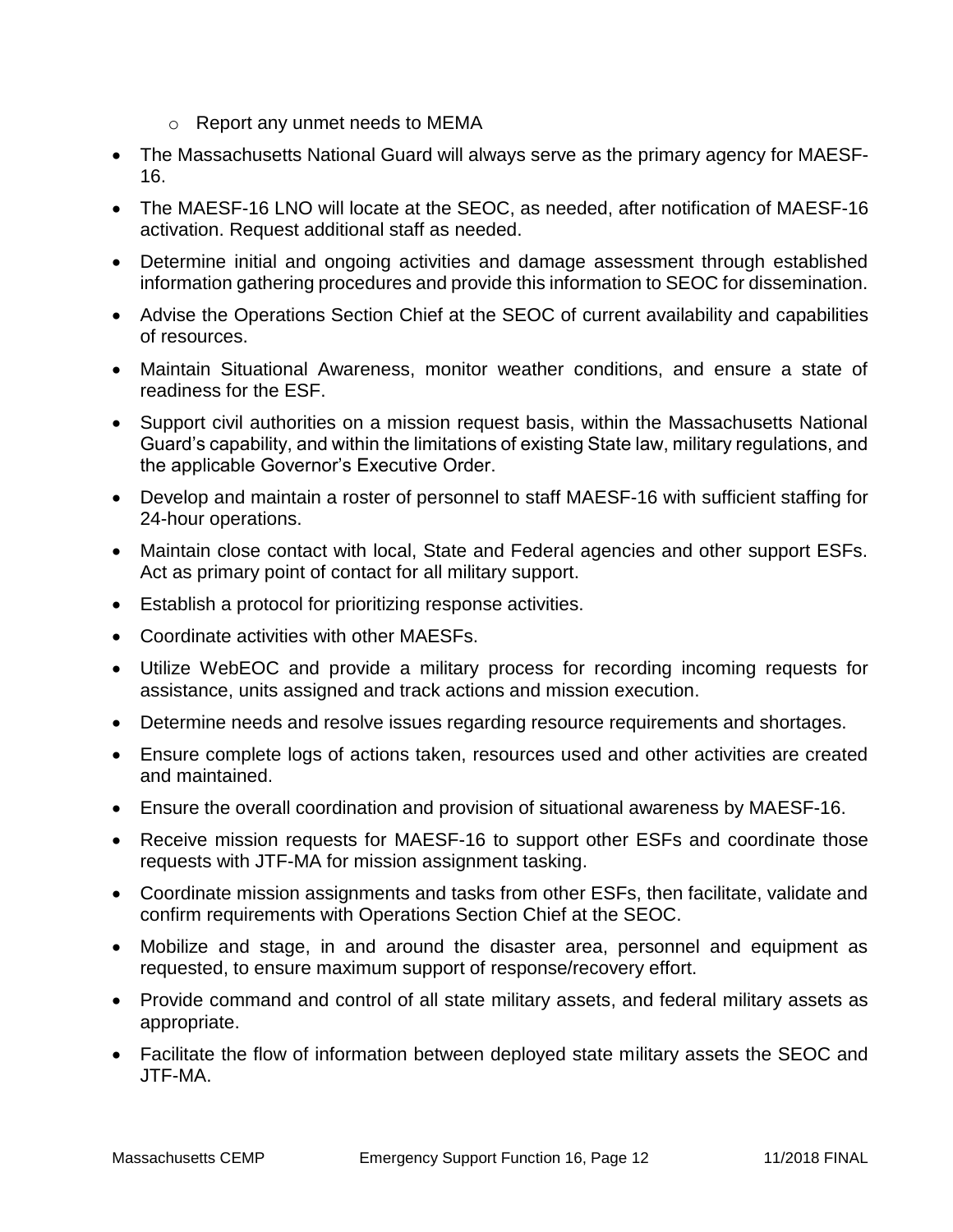- Work closely with civil authorities and units in an effort to maintain situational awareness of local, state, and federal actions, ensuring the adequacy and effectiveness of response, support and safety activities.
- Once deployed, evaluate the immediate needs of the affected population as a result of infrastructure loss (communications, transportation, utilities, etc.).
- Develop, implement, and exercise formal procedures for the coordination of military support activities including incremental withdrawal of support during the transition from response to recovery operations.
- While Primary Agencies are designated in advance, this may be subject to change during an SEOC Activation, dependent on the specific circumstances and needs of the incident, and therefore the agency most appropriate to take the primary assignment.

### **a. Massachusetts National Guard**

- The organizational structure of MAESF-16 is led by the Massachusetts National Guard with support from other state agencies and volunteer organizations. The staffing pattern and level will be dependent upon the severity of the emergency.
- The Adjutant General-Massachusetts and his designated coordinator have primary responsibility for initiating, organizing and coordinating all aspects of civil support operations conducted under MAESF-16.
- The following groups are part of the Massachusetts National Guard organization:
	- $\circ$  Joint Force Headquarters Massachusetts (JFHQ-MA)

MANG Army and Air headquarters directing day-to-day operations of the force; coordinating with National Guard Bureau, U.S. Northern Command and interagency partners. Supports unit readiness for state and federal military missions. Activates JTF-MA as needed for domestic operations.

- $\circ$  Massachusetts Army National Guard Maintains trained and equipped forces capable of performing its federal and state missions. The Massachusetts Army National Guard is one component of the Army, which consists of the Active Army, the Army National Guard and the Army Reserve. The National Guard is composed primarily of traditional Guardsmen, civilians who serve their country, state and community on a part time or as needed basis.
- o Massachusetts Air National Guard Air National Guard troops when not mobilized or under federal control, report to the Governor. The Air National Guard provides protection of life, property and preserves peace, order and public safety. These missions are accomplished through emergency relief support during natural disasters; search and rescue operations; support to civil defense authorities and maintenance of vital public services.
- $\circ$  Joint Task Force Massachusetts (JTF-MA)

Drawn from Army and Air National Guard commanders and staff, this task force serves as the military command and control headquarters for civil support operations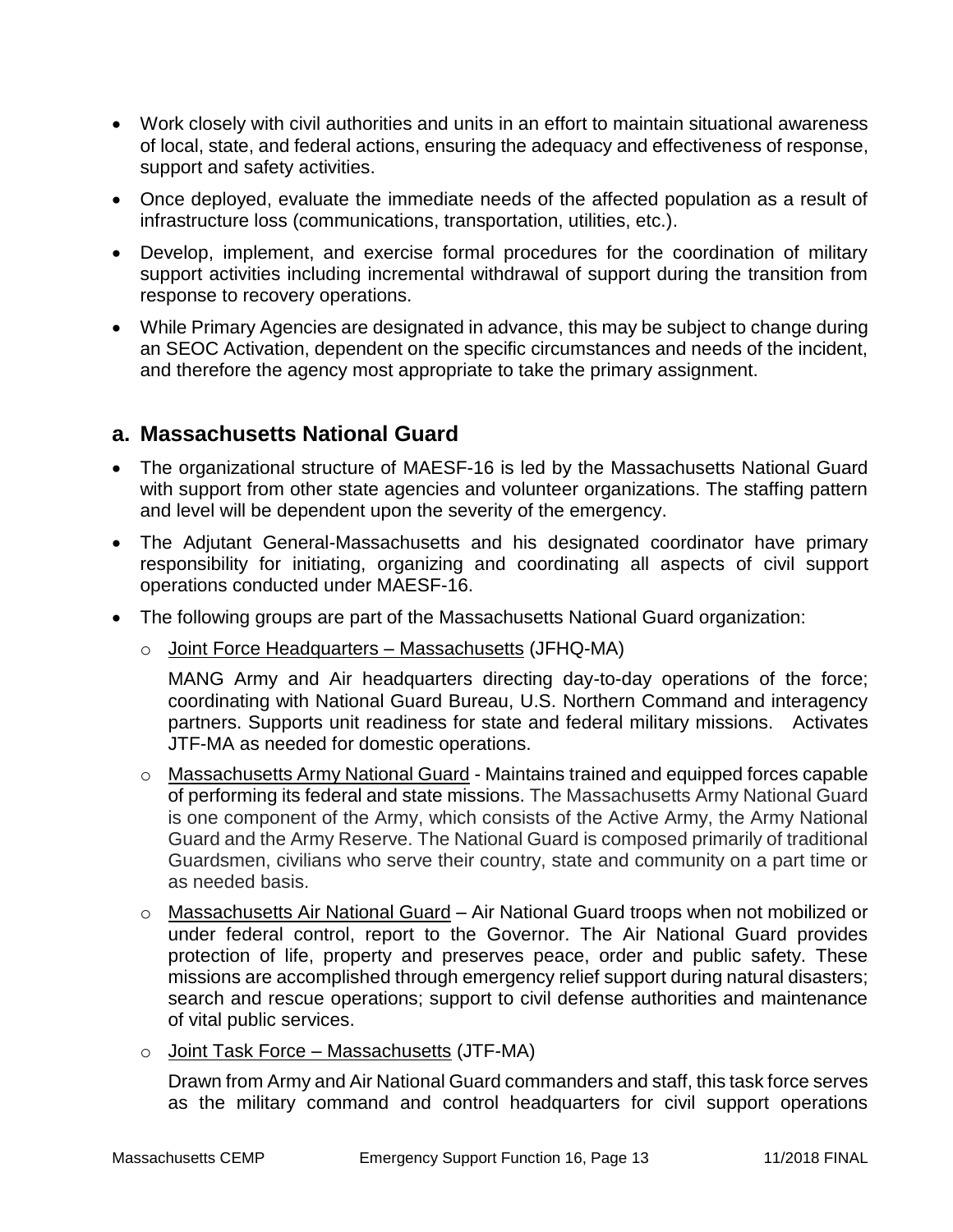conducted in the Commonwealth. The capabilities and task organization of this task force are structured according to the actual or anticipated requirements of each mission. Capabilities are defined in pre-planned mission support packages or based on general support mission assignments that generally require manpower for basic skills tasks.

# **4.2. MAESF-16 Supporting Agency Responsibilities**

### **a. Massachusetts Emergency Management Agency**

- Determine the need for military support.
- Coordinate State resources during emergency response operations.
- Maintain current alert procedures to ensure rapid response during emergency response operations.
- Develop and maintain this annex to the State CEM Plan
- Coordinate with National Guard representatives to develop effective emergency operations plans.
- Identify circumstances and scenarios where National Guard assistance can be used effectively.
- Develop training programs and exercises with the National Guard to promote improved working relationships.
- Regularly update local and State emergency operations plans to include National Guard resources available in support of each of the ESFs.
- Regularly meet with National Guard representatives to identify liaisons, discuss current capabilities and availability of resources.
- Participate in exercises that include local response agencies as well as the National Guard.
- Requests for military resources will be coordinated through the SEOC.
- Priorities will be reassessed continually in order to address the most critical needs.
- Resources that are committed to response operations will be tracked and redeployed as necessary.
- Resources will be re-staged as needed.

## **4.3. Other Agencies**

Other agencies not explicitly named in this annex may have authorities, resources, capabilities, or expertise required to support MAESF-16 activities. These agencies may be requested to support MAESF-16 activities as needed.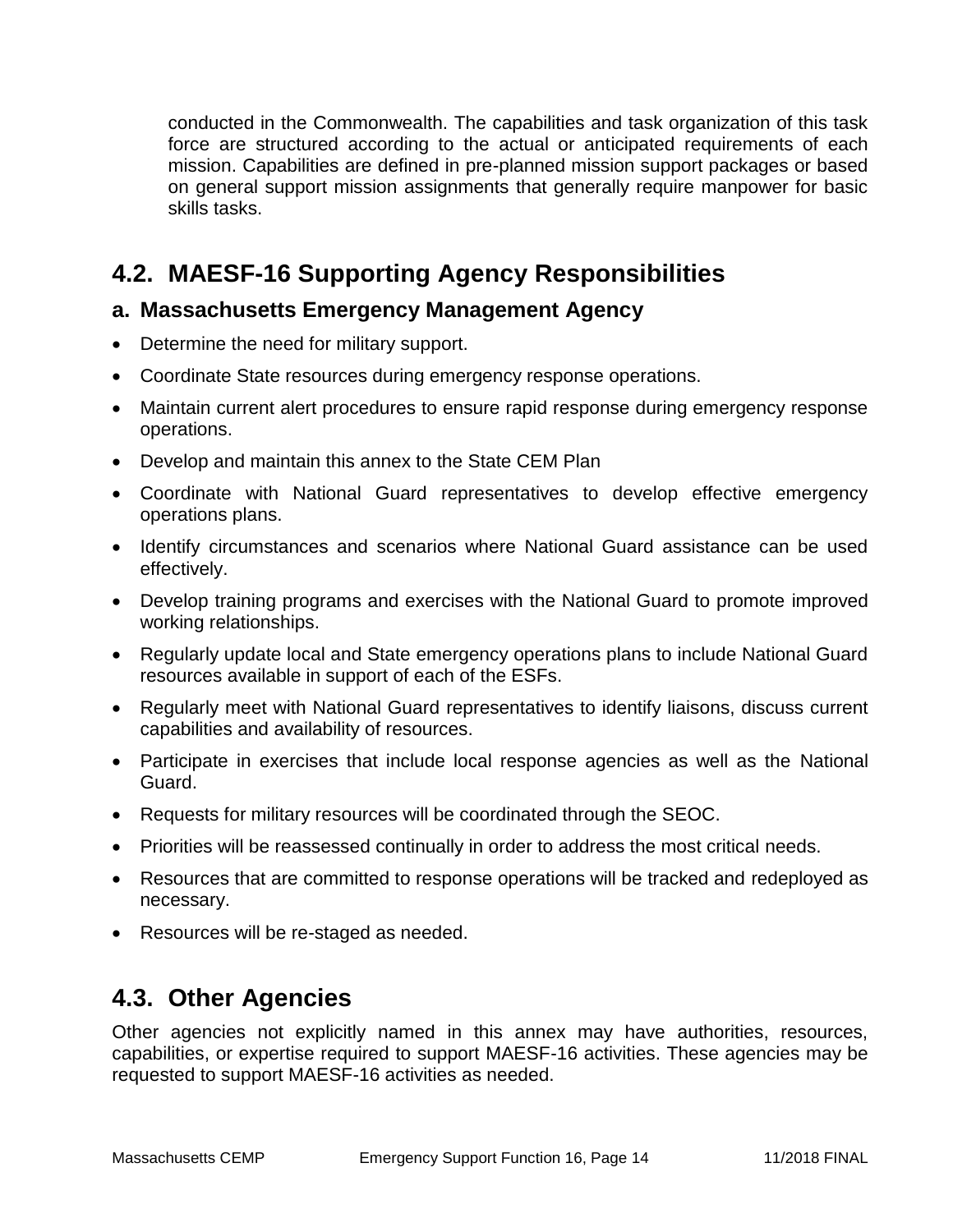# **5.0. ADMINISTRATION AND LOGISTICS**

# **5.1. Staffing**

As required by Executive Order 144, all MAESF-16 stakeholders must designate at least two personnel to act as SEOC liaisons. These liaisons should be knowledgeable about the resources and capabilities of their respective agencies and have access to the appropriate authorities for committing said resources and capabilities.

The Adjutant General-Massachusetts is ultimately responsible for all National Guard forces in the State. The designated JTF-MA commander will be the Adjutant General's representative and will exercise overall command of all military forces and establish an appropriate task organization and chain of command for the operation.

# **5.2. Mutual Aid**

The process for requesting mutual aid from entities either within or outside of Massachusetts is described in the "Mutual Aid" section of the State CEMP Base Plan.

# **5.3. Annex Review and Maintenance**

This annex will be updated every two years at a minimum, in accordance with the Emergency Management Program Administrative Policy, and will ensure that appropriate stakeholder input is incorporated into updates. Additionally, the annex will be reviewed following any exercise or activation of the plan that identifies potential improvements. Revisions to this annex will supersede all previous editions and will be effective immediately.

# **6.0. AUTHORITIES, RESOURCES, AND REFERENCES**

# **6.1. Authorities**

### **a. State**

- Massachusetts Executive Order 144
- Massachusetts General Laws, Chapter 33

### **b. Federal**

- The Disaster Relief Act of 1974, Public Law 93-288, as amended
- Public Law 100-707, (Robert T. Stafford Disaster Relief and Emergency Assistance Act)
- $\bullet$  Public Law 104-321
- The National Response Framework and National Incident Management System

## **6.2. Resources**